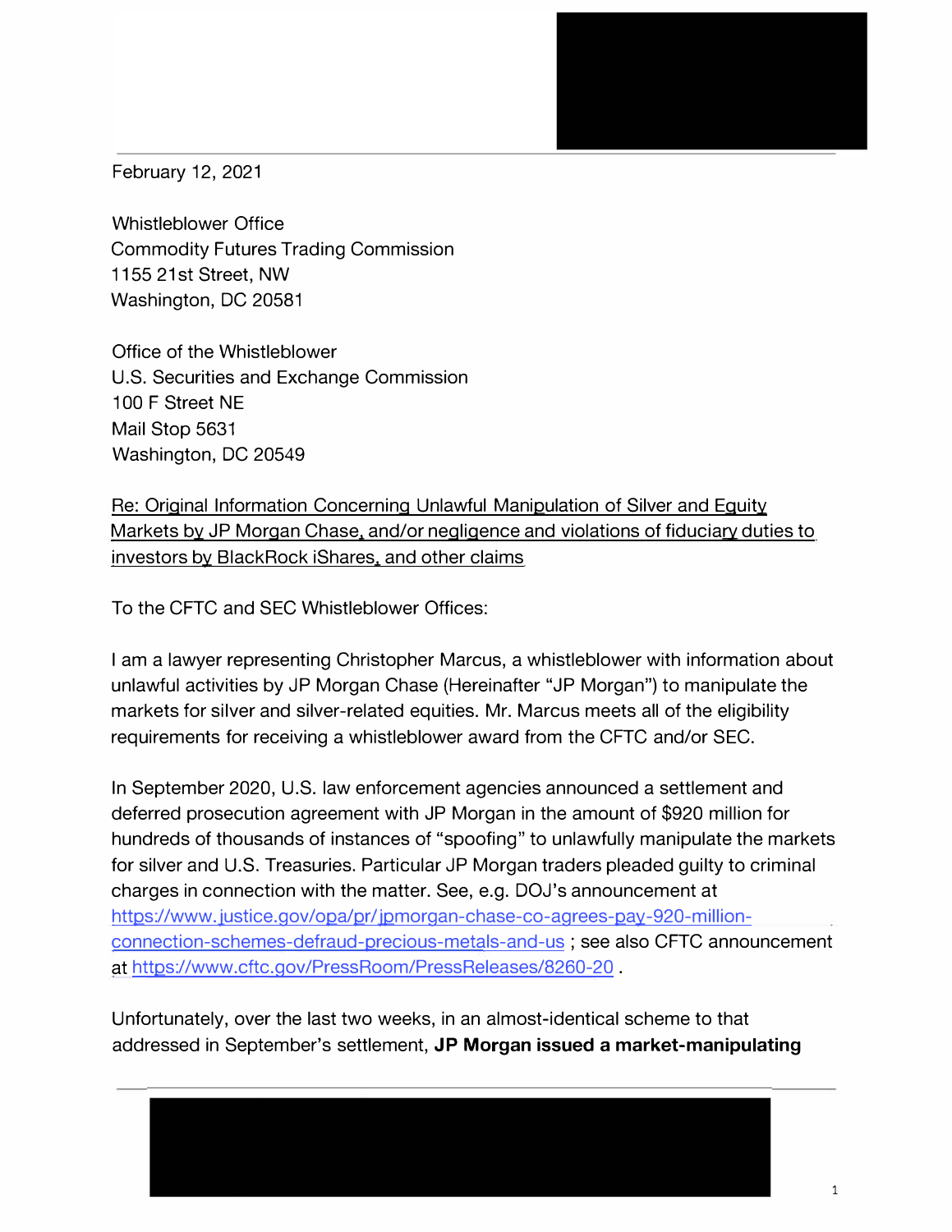

**report, and followed that up with a massive, illegal "spoof" to drive down the price of silver and generate huge, illegal profits in the silver market.** 

Mr. Marcus's **original information,** based on **particular investigations he alone has personally undertaken** with respect to Blackrock/iShares and JP Morgan, and also his **independent analysis** of publicly-available information, shows that, for months past, at the present time, and all times relevant to this disclosure:

- 1. JP Morgan Chase has served as the legal **"Custodian"** of BlackRock iShares Silver Trust, ticker symbol **"SLV."** See prospectus at <https://www.ishares.com/us/products/239855/ishares-silver-trust-fund>.
- 2. As "Custodian," JP Morgan had privileged access into real-time investor demand for actual physical silver. Every time retail investors sought to buy more silver through SLV, JP Morgan was, and is, **required to physically add silver bullion to a vault in London,** on a daily basis. Therefore JP Morgan knew exactly how much metal was going into SLV, and how much real-time demand there was for physical silver.
- 3. In a phone call with Mr. Marcus Friday, February 5, a representative of BlackRock iShares stated that the Custodian JP Morgan always added actual silver in London every day to meet SLV purchases, confirming BlackRock's statements in the SLV prospectus.
- 4. Starting on Wednesday January 27, GameStop's stock price famously went through the roof as small investors, including many readers of the Reddit website, sought to challenge large investors' short positions on the stock.
- 5. On or about Thursday, January 28, the same Reddit group and others started discussing the short position in the silver market, centered on the COMEX commodity exchange.
- 6. By Friday, January 29, many market participants started purchasing large quantities of silver, both in physical form (by ordering online or from bullion retailers) and in ETFs like iShares SLV. SLV added approximately 34 million shares on that single day, equivalent to 34 million ounces of physical silver that JP Morgan was required to physically stock in London.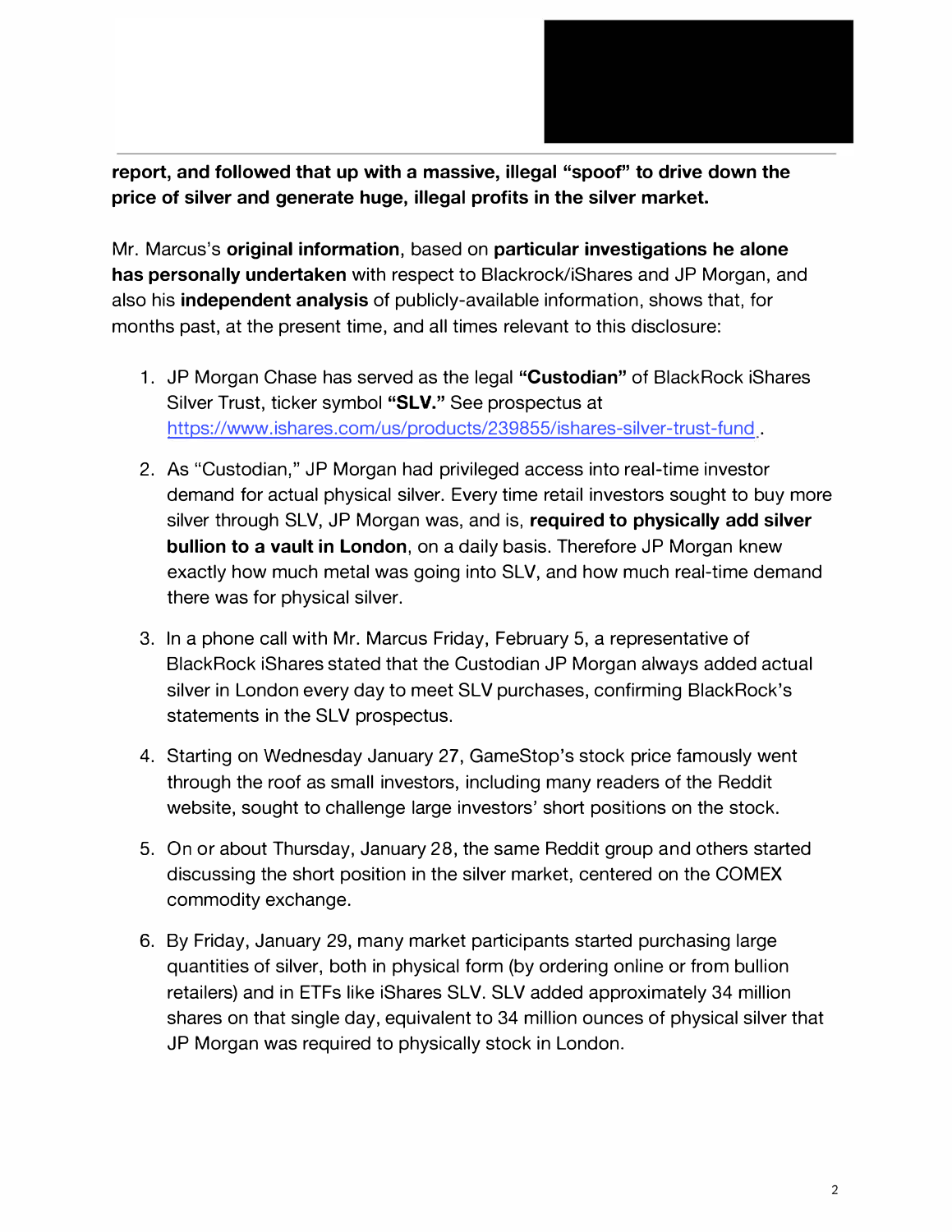

- 7. In 2020, the entire amount of silver available for the global silver trusts was 32 million ounces. Therefore, in a single day of trading, SLV and its Custodian JP Morgan allegedly added more silver to the SLV ETF in one day, than was available to the market for the entire year in 2020. (Also note that the silver trusts ran a huge deficit in 2020, claiming to sell investors over 350 million ounces of silver while 32 million ounces were available - resulting in a deficit of 320 million ounces. This discrepancy remains another unexplained phenomenon in the silver market that could point towards other forms of banking fraud.)
- 8. It strains belief that JP Morgan could actually have added so much silver on those days. See these videos that Mr. Marcus obtained with a former auditor from Ernst and Young, and former traders, claiming such a large acquisition of physical silver is impossible on such a short time frame: [https://www.youtube.com/watch?v=w](https://www.youtube.com/watch?v=wQthyqbodhU)QthyqbodhU
- 9. It is possible that JP Morgan has violated its fiduciary duties as "Custodian" for SLV investors, and/or that BlackRock iShares has engaged in negligence or deliberate misconduct and/or violations of fiduciary duties in supervising the Custodian for its SLV retail investors.
- 10. On Friday January 29, The price rose from about \$26/ounce to about \$27 .50/ounce. While that price change is significant, it almost certainly understates the demand for intended purchases of physical silver. If, in fact, JP Morgan Chase had literally acquired 34 million ounces of silver in London on a single day, as they are required to do in their role as Custodian for SLV, then the price likely would have risen far more than \$1.50 per ounce.
- 11. Silver buying in the physical market escalated over the weekend of January 30-31. No markets for silver futures were open over the weekend. By Saturday night, 2 of the largest US bullion dealers had suspended sales.
- 12. By Sunday morning, four of the largest retailers (APMEX, JM Bullion, SD Bullion, and Miles Franklin) saw a 10X increase in order volume and sold so much metal, that these and other large bullion dealers were forced to suspend sales until futures opened again at 6pm New York time on Sunday evening. To avoid selling "naked short," retailers waited until they knew the market-clearing price and were able to hedge sales again.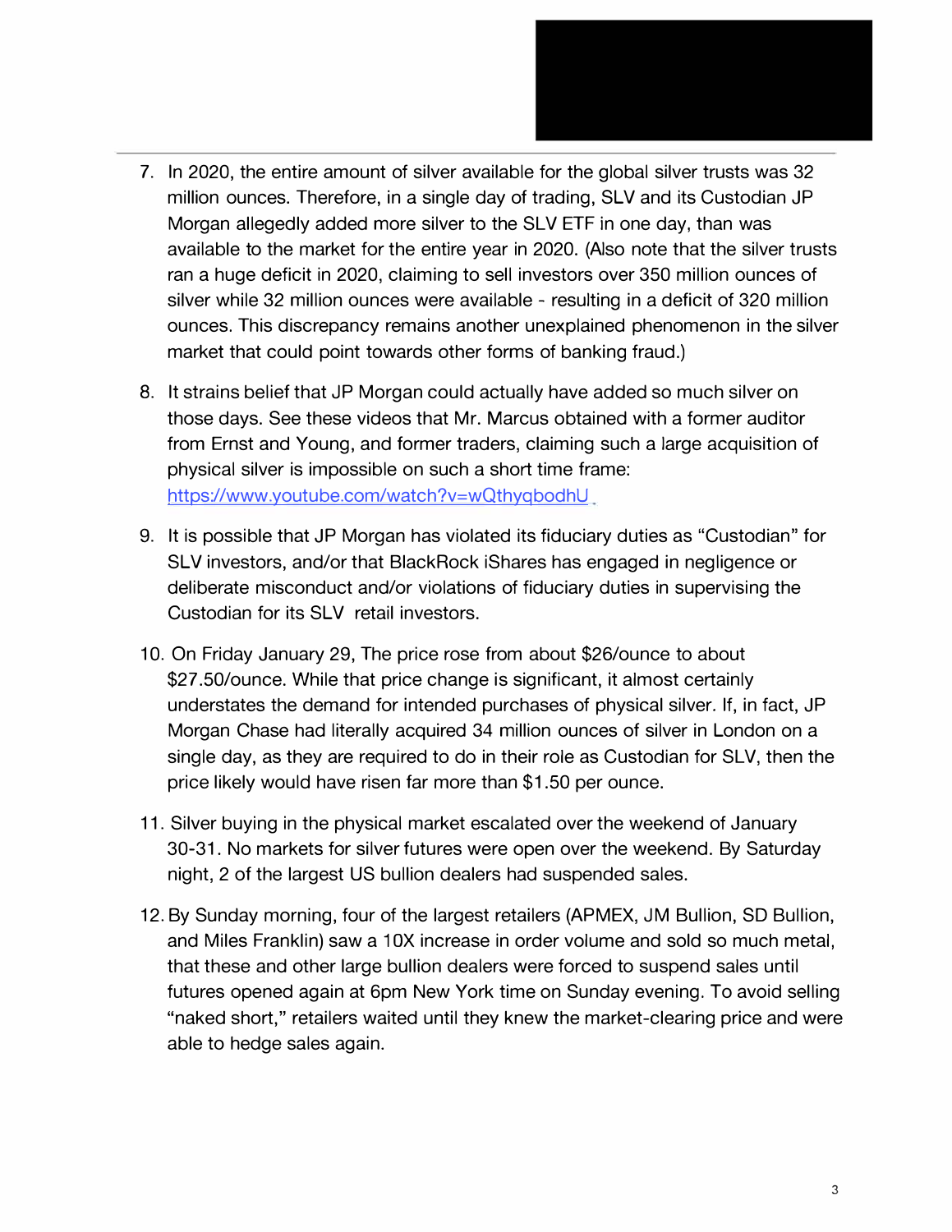- 13. Starting **6pm Sunday** at 6 PM EST, silver futures started trading again on the GLOBEX exchange. The price shot up, the futures price exceeded \$30/ounce after midnight (in the early hours of Monday morning, New York time). During daytime trading hours on Monday, SLV sold another approximately 20 million shares, supposedly requiring JP Morgan to physically add another 20 million ounces of silver in London, on the same day. (If not for Friday's 34 million ounce inflow, Monday's new sales would have tied the record for largest one-day addition in the history of the silver trusts).
- 14. Also on Monday, physical silver purchasing continued at historic scale. Multiple dealers told Mr. Marcus that this was far and away the busiest sales day in history. One dealer described the order flow as similar to "toilet paper in 2020" following the coronavirus disaster.
- 15. In the early hours of the morning on Tuesday, February 2, large volume sell orders can be seen in the middle of the night New York time when liquidity is thin, driving the price instantly lower. Here is a chart showing the volume and price changes in silver:

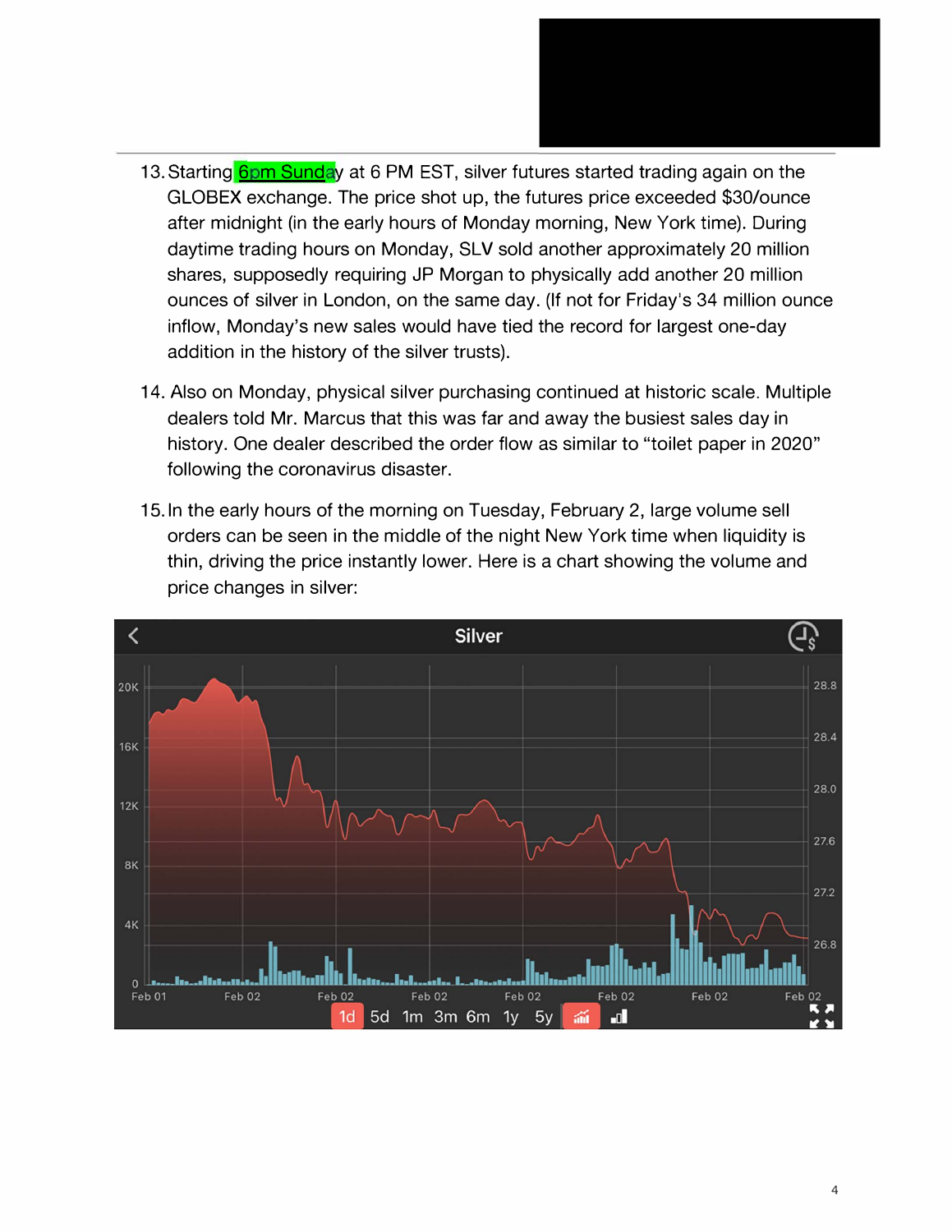

- 16. Note that, outside normal trading hours while liquidity was low, there was a huge spike in volume, hammering the bids seeking to buy silver. This quickly dramatically **dropped the price of silver during the early morning of 2 February**, and the share price of silver-related equities including silver mining companies.
- 17. This illegal "spoofing" is possible only because unlike short sales of equities, commodity short sales do not require "location *I* borrow," permitting traders to sell silver that they don't actually have. This interpretation is confirmed by an interview that Mr. Marcus conducted with former CFTC Commissioner Bart Chilton, available here: <https://www.youtube.com/watch?v=JnY2bVd77MU>
- 18. A few hours later, on Tuesday at 4:59am Eastern Time, MarketWatch published a story online describing a JP Morgan report advocating that investors sell silver. The story was titled *Miners decline as JPMorgan downgrades sector and silver prices slide from eight-year high.* See

[https://www.marketwatch.com/amp/story/miners-tumble-as-jpm](https://www.marketwatch.com/amp/story/miners-tumble-as-jpmorgan-downgrades-sector-and-silver-prices-slide-from-eight-year-high-11612259966)organ[downgrades-sector-and-silver-prices-slide-from-eight-year-high-11612259966](https://www.marketwatch.com/amp/story/miners-tumble-as-jpmorgan-downgrades-sector-and-silver-prices-slide-from-eight-year-high-11612259966)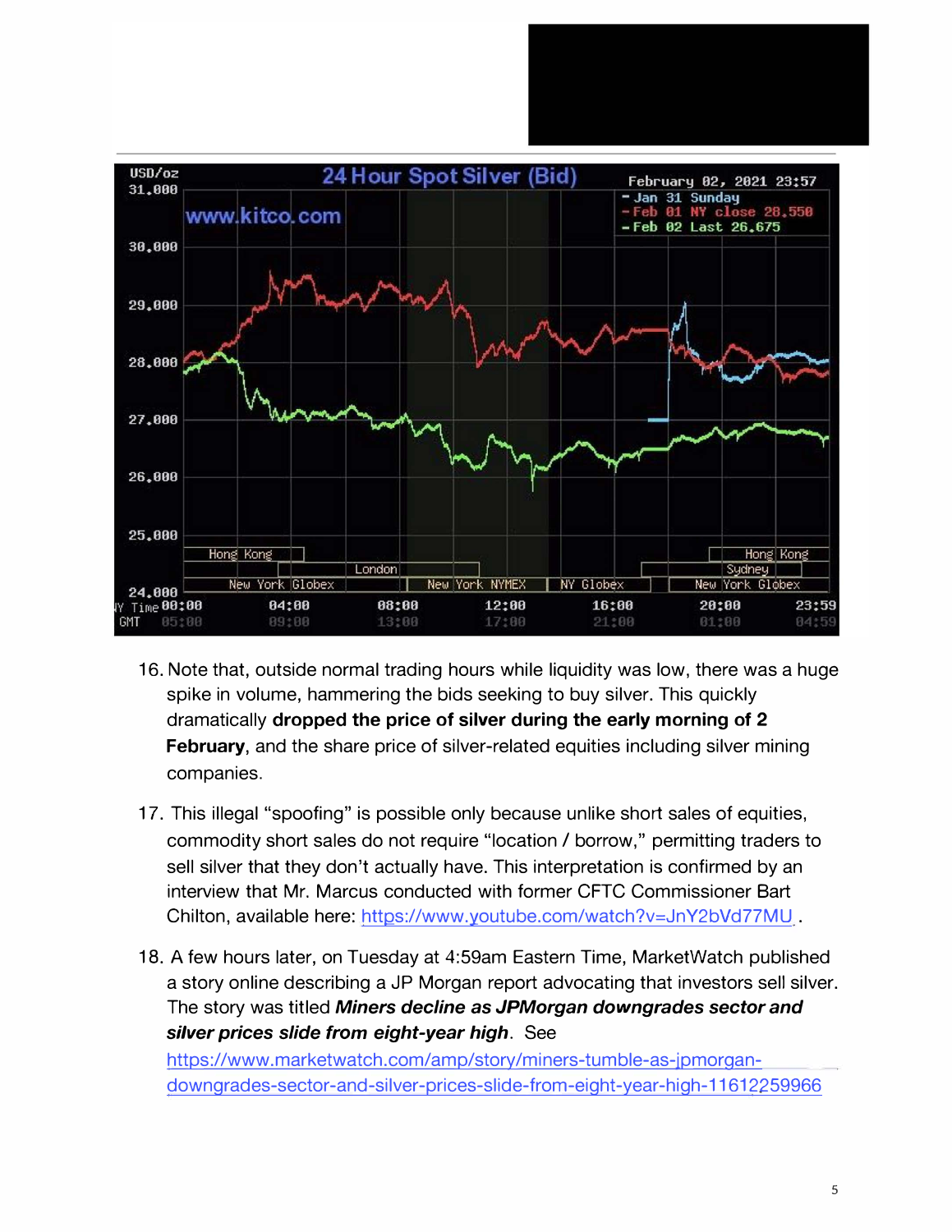- 
- 19. The MarketWatch report stated nothing about the previous four days' historic demand for silver in physical form, and the silver trusts such as SLV. The MarketWatch story appeared to be based solely on a report from JP Morgan, which was likely attempting to manipulate the market and lower prices for silver as a commodity, and for silver-related equities (e.g., silver mining companies).
- 20. Silver-related equities, whose prices were negatively affected by JP Morgan's report, include:
	- o First Majestic Silver (AG) [Note there was a significant short position at the time of the MarketWatch report--investigators should determine which party held the short position.]
	- o Endeavour Silver (EXK)
	- o Pan American Silver (PAAS)
	- o Silver Miners Index (SIL)
	- o Silver Junior Miners Index {SILJ)
	- o Alexco Resources {AXU)
	- o SilverCrest (SILV)
	- o Hecla (HL)
- 21. On Tuesday February 2, the futures price of silver dropped 10% in the face of massive buying, and on the same specific day where the SLV trust allegedly added 61 million ounces, which is over 5% of the annual supply mined around the globe for an entire year (this also brought the 3-day total starting Friday up to about 118 million ounces - a record-setting historic amount).
- 22.There can be no legitimate explanation for a price drop of 10% on a day when JP Morgan supposedly added 61 million ounces of silver to its vaults in London. Such a situation violates the most fundamental principles of finance. The only reasonable explanation is spoofing and other unlawful market manipulations.
- 23. Please note that JP Morgan and/or iShares could be liable for misconduct if, in fact, JP Morgan did not actually secure 118 million ounces of physical silver in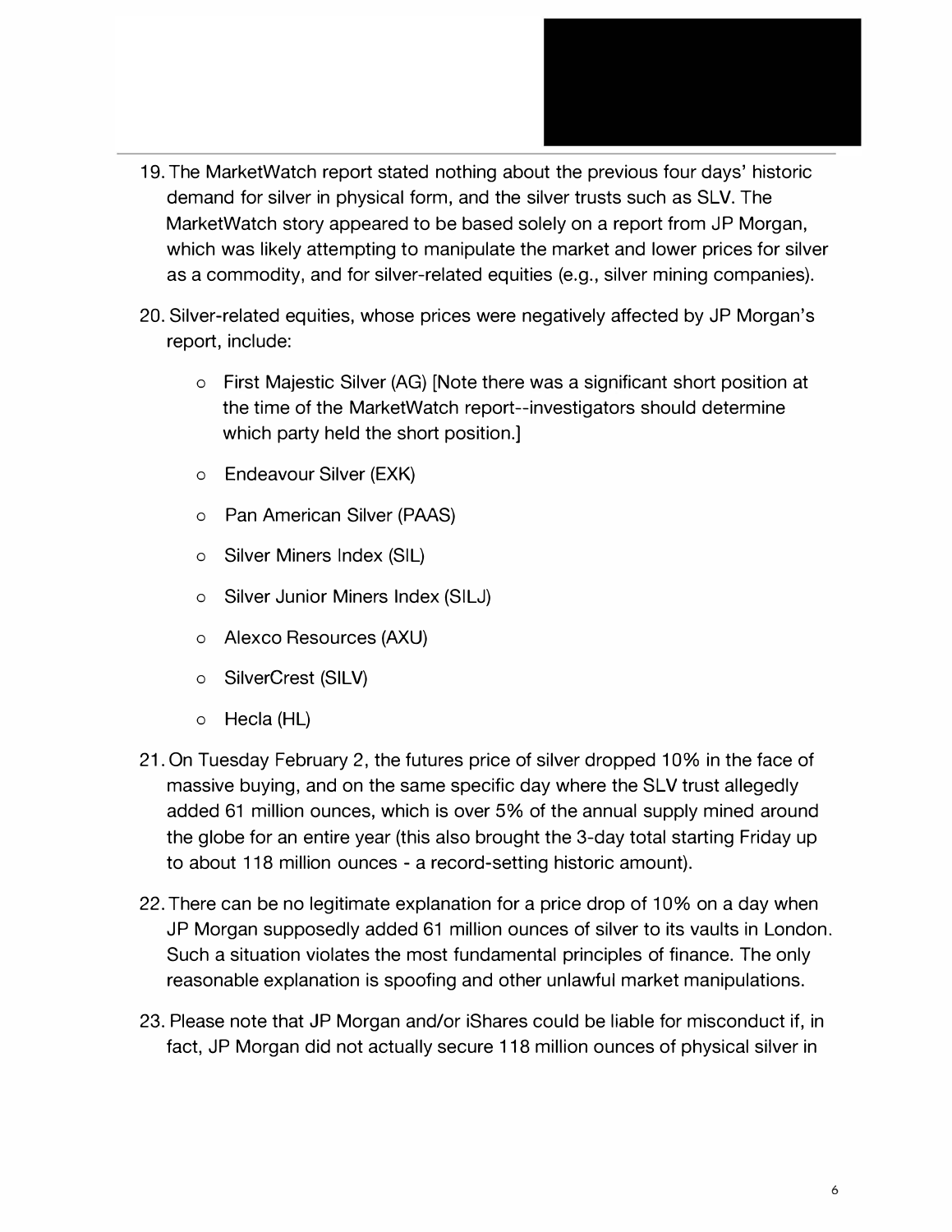

London in three days. The sheer scale of that number suggests some sort of illicit activity.

- 24. It also appears, based on the timing of events detailed above, that some investors may have known about the JP Morgan scheme ahead of time, allowing them to front-run silver futures and equities.
- 25. During the week of February 1st February 5th, COMEX silver futures traded between \$26 and \$28. During the same week, silver bullion was selling between 30-40% over spot, (at \$36-\$40) on bullion dealer websites. This incredibly high premium shows the disconnect between the silver price in the bullion and futures market, and the impact that short contract manipulation is having on silver future prices.
- 26. Overall, unlawful market manipulations by JP Morgan and others resulted in investment losses to thousands of investors on the order of hundreds of millions of dollars in less than a week. Additionally, JP Morgan and/or BlackRock iShares may have committed negligent or deliberate misconduct in the physical silver reserves supposedly owned by SLV investors.
- 27. There is every reason to believe that these and similar schemes are ongoing and possibly expanding.
- 28. Here is more original information from Mr. Marcus, in the form of video documentation of relevant evidence:
	- o In terms of a specific documented TCR, the following presentation displays in detail one of the more recent occasions a violation of the law that resulted in a 10% move in the silver price in one day on Tuesday, February 2: https://w[ww.youtube.com/watch?v=qKZD6cQUGpg](https://www.youtube.com/watch?v=qKZD6cQUGpg)
	- o To hear former commissioner Chilton describe exactly what he defined the spoofing, and how it is occurred Tuesday February 2nd, see this short video:<https://www.youtube.com/watch?v=JnY2bVd77MU>
	- o The Smoking Gun, silver manipulation confirmed. Chris connects dots for the \$21-9 silver smash: <https://www.youtube.com/watch?v=qyuLXQK944A>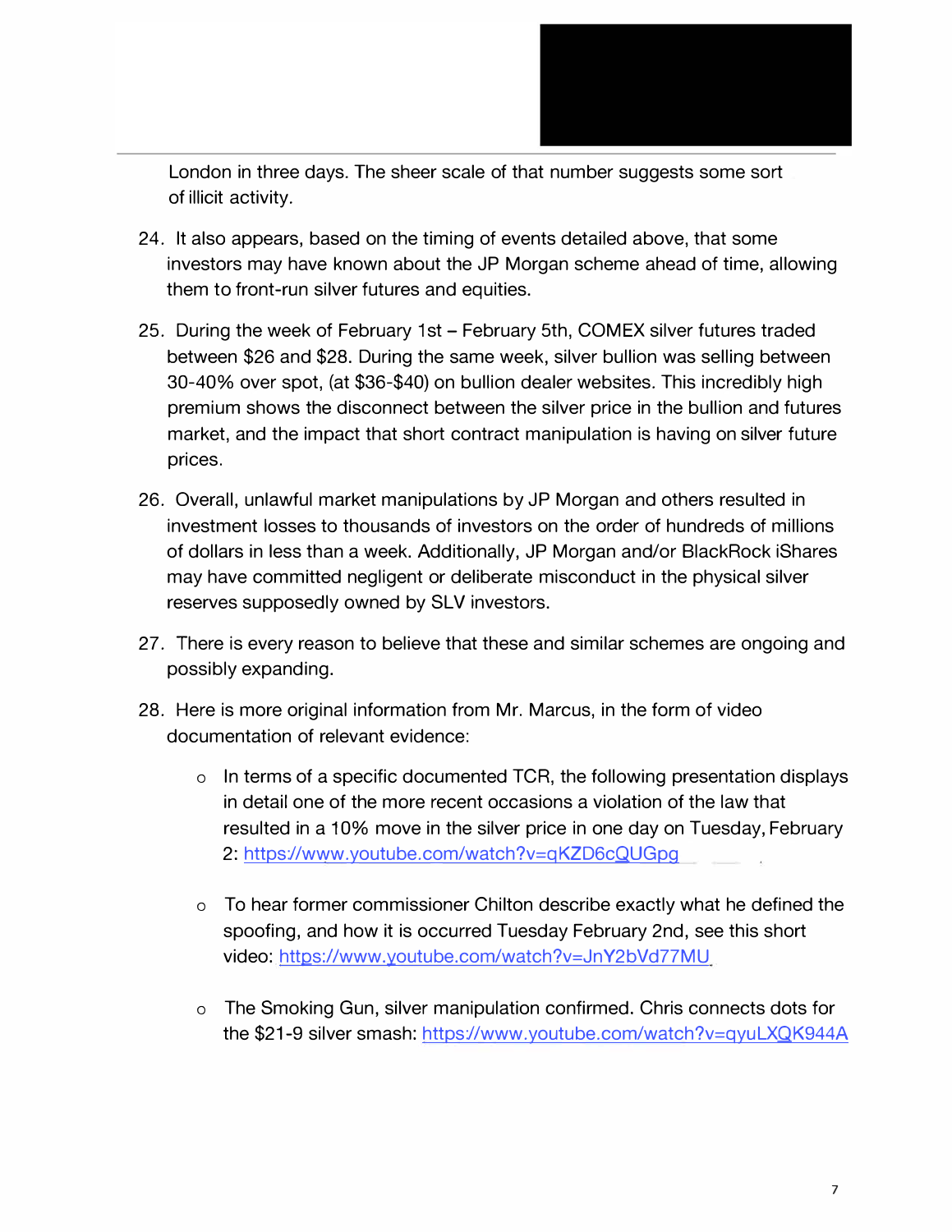

- o A panel of experts shares their views on Is the SLV trust a safe way of owning silver? <https://youtu.be/wQthyqbodhU>
- o Analyzing a potential spoof that took place in December 2020: <https://www.youtube.com/watch?v=OnZRgdolUkg>
- o Former auditor states he can't see how there's not fraud taking place in SLV: <https://www.youtube.com/watch?v=akJ> y3m zVU
- o Silver shortage spreads to wholesale level, implying this is not over: <https://www.youtube.com/watch?v=pR2bJn44tSk&t=8s>
- o Warning signs in the silver trusts: [https://www.bullionstar.com/blogs/ronan-manly/houston-we-have-a](https://www.bullionstar.com/blogs/ronan-manly/houston-we-have-a-problem-85-of-silver-in-london-already-held-by-etfs/)problem-[85-of-silver-in-london-already-held-by-etfs/](https://www.bullionstar.com/blogs/ronan-manly/houston-we-have-a-problem-85-of-silver-in-london-already-held-by-etfs/)
- o The Big Silver Short: <https://arcadiaeconomics.com/thebigsilvershortaudio/>
- 29. In terms of specific questions that the CFTC could examine that would likely result in further verification of the crimes committed include:
- 30. Did the CFTC pull trading records for the following dates in question?
	- o February 2, 2021
	- o March 6, 2020
	- o March 13, 2020
	- o March 16, 2020
- 31.Did JP Morgan short silver before they issued their report on February 2? Did others who were aware of the report before it was issued short silver?
- 32. Where did JP Morgan get the silver to add into SLV trust last week?
- 33. When will the next audit of the SLV trust be? Will they address these questions?
- 34. Was JP Morgan short silver before the downgrade report was issued? Were any other banks who had early access to that report short SLV. Were any of those short SLV short First Majestic Silver?